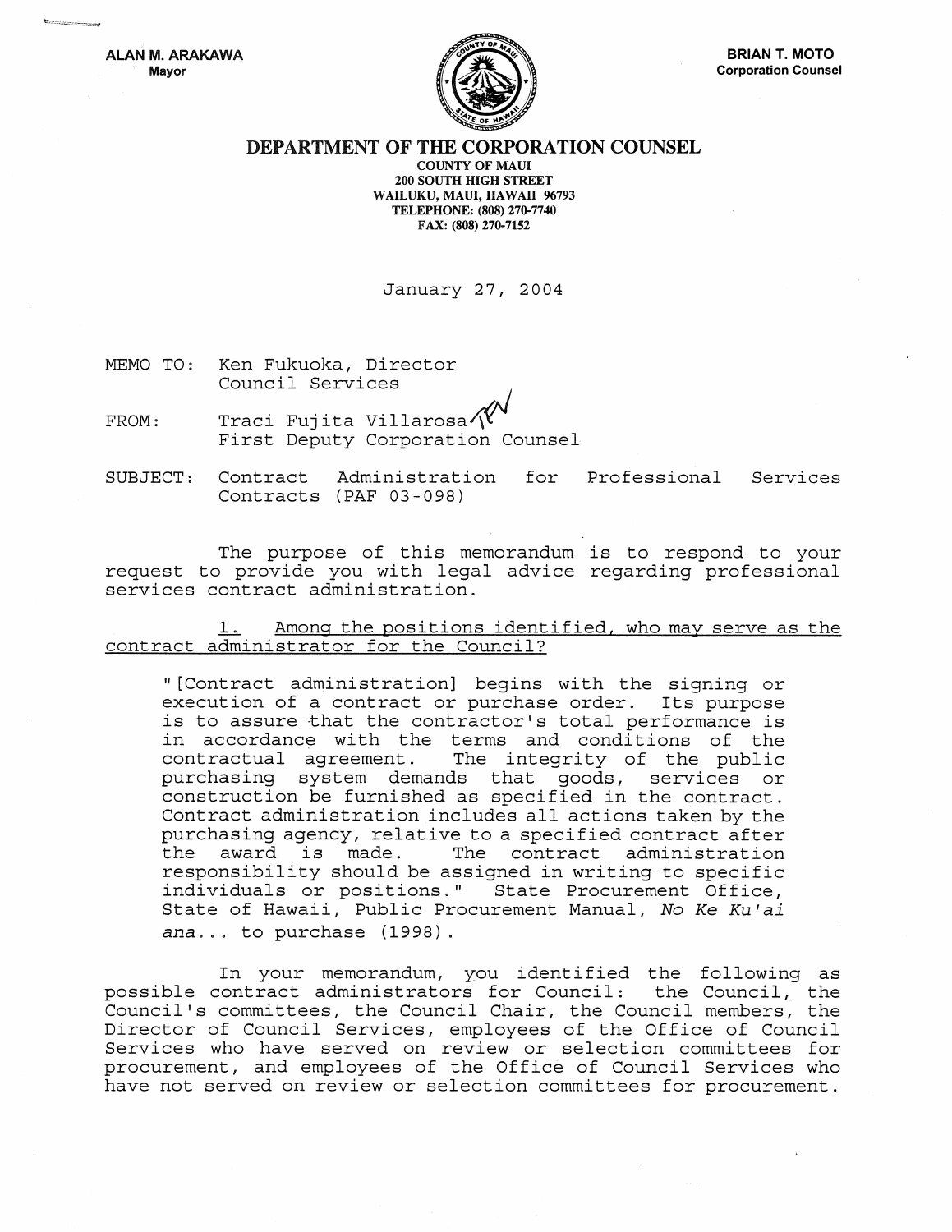The chief procurement officer is responsible for the of county contract administration.<sup>1</sup> The chief oversight of county contract administration.<sup>1</sup> procurement officer for the legislative branch is the Chair of the Council.<sup>2</sup> As chief procurement officer, the Chair of the Council may delegate the duties of contract administration to a designee or to any department, agency or official within the chair's jurisdiction. <sup>3</sup>

The State procurement policy board administrative rules ("Procurement Rules") provide guidance on the delegation of authority by the chief procurement officer.<sup>4</sup> The Procurement Rules set forth, among other things, the factors to be considered by the chief procurement officer when making the decision to delegate<sup>5</sup>,

 $1$  "Authority and duties of the chief procurement officer. (a) For their respective jurisdictions and unless otherwise specifically provided in this chapter, each chief procurement officer shall serve as the central procurement officer and:

(1) Procure or supervise the procurement of all goods, services, and construction;

(2) Exercise general supervision and control over all inventories of goods;

(3) Sell, trade, or otherwise dispose of surplus goods; and

(4) Establish and maintain programs for the inspection, testing, and acceptance of goods, services, and construction.

(b) Consistent with the provisions of this chapter and rules adopted by the policy board to implement its provisions, the chief procurement officers may adopt operational procedures to assist in the performance of these duties and responsibilities." §103D-205, HRS.

 $2$  § 103D-203 (b) (2), HRS.

 $3$  "Delegation of authority by the chief procurement officer. Subject to the rules of the policy board, each chief procurement officer may delegate any authority or duty conferred upon the chief procurement officer by this chapter to designees or to any department, agency or official within their respective jurisdictions." §103D-208, HRS.

§3-121-16, Hawaii Administrative Rules ("HAR").

 $5$  "Factors to consider in making the decision to delegate include:<br>(1)

The expertise of the potential delegate in terms of procurement knowledge and any specialized knowledge pertinent to the authority to be delegated;

(2) The past experience of the potential delegate in exercising similar authority;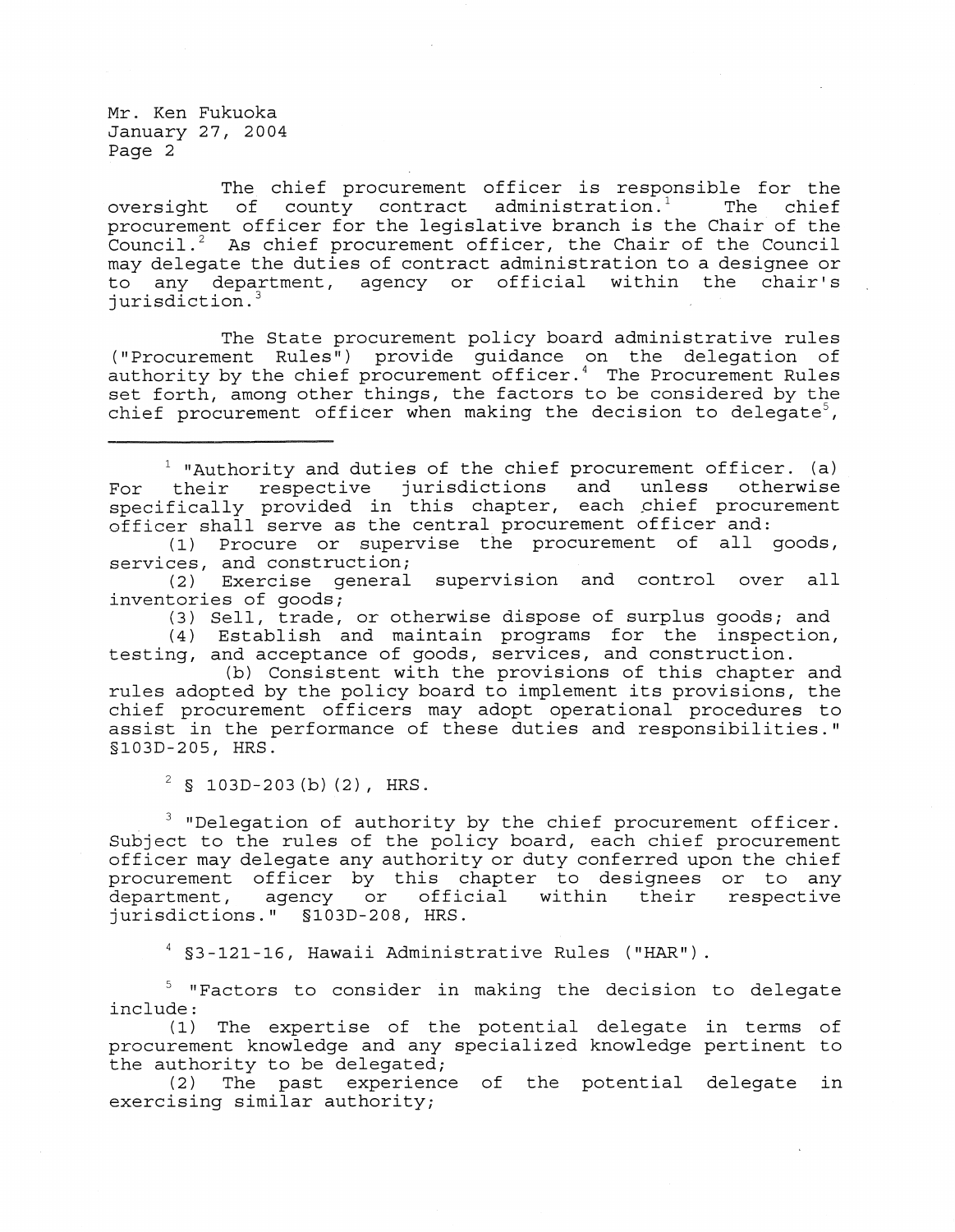the information the delegation must be based upon $^6$ , the limitations

(3) The degree of economy and efficiency to be aChieved in meeting the State's requirements if authority is delegated;

 $(4)$  The available resources of the office of the chief procurement officer to exercise the authority if it is not

delegated; and<br>(5) The (5) The circumstances." §3-121-16 (a) . consistency of delegation under similar

 $6$  "The delegation shall be made based on information provided by the head of a purchasing agency, which shall include, but not be limited to:

(1) The title of the head of the purchasing agency or a designee who will have overall authority for procurement within the agency;

 $(2)$  The categories of procurement, i.e., goods, services, or construction;

(3) The dollar level of goods, services and construction procurement;

(4) The methods of source selection:

(A) Competitive sealed bidding: Authority to award or enter into contracts pursuant to section 103D-302, HRS;

(B) Competitive sealed proposals: Authority to approve, award, or enter into contracts pursuant to section 103D-303, HRS;

*(C)* Professional services procurement: Except that as otherwise provided, the authority to negotiate, award, or enter into contracts pursuant to section 103D- 304, HRS, rests with the head of a purchasing agency, and does not require a delegation by the chief procurement officer;

(D) Small purchases: Authority to award purchase orders pursuant to section 103D-305, HRS;

(E) Sole source procurement: Authority to negotiate, award, or enter into contracts pursuant to section 103D-306, HRS. Approvals pursuant to section 103D-306, HRS, shall remain with the chief procurement officer;

(F) Emergency procurements: Authority to negotiate, award, or enter into contracts pursuant to section 103D-307, HRS. Approvals pursuant to section 103D-307, HRS, shall remain with the chief procurement officer; and

(5) Position titles of those individuals who will be designated procurement officers by the head of the purchasing agency or designee.

Information required by paragraphs (2), (3), and (4) shall also be required for each procurement officer delegated such authority. A sample delegation format shall be provided by the chief procurement officer." §3-121-16(b), HAR.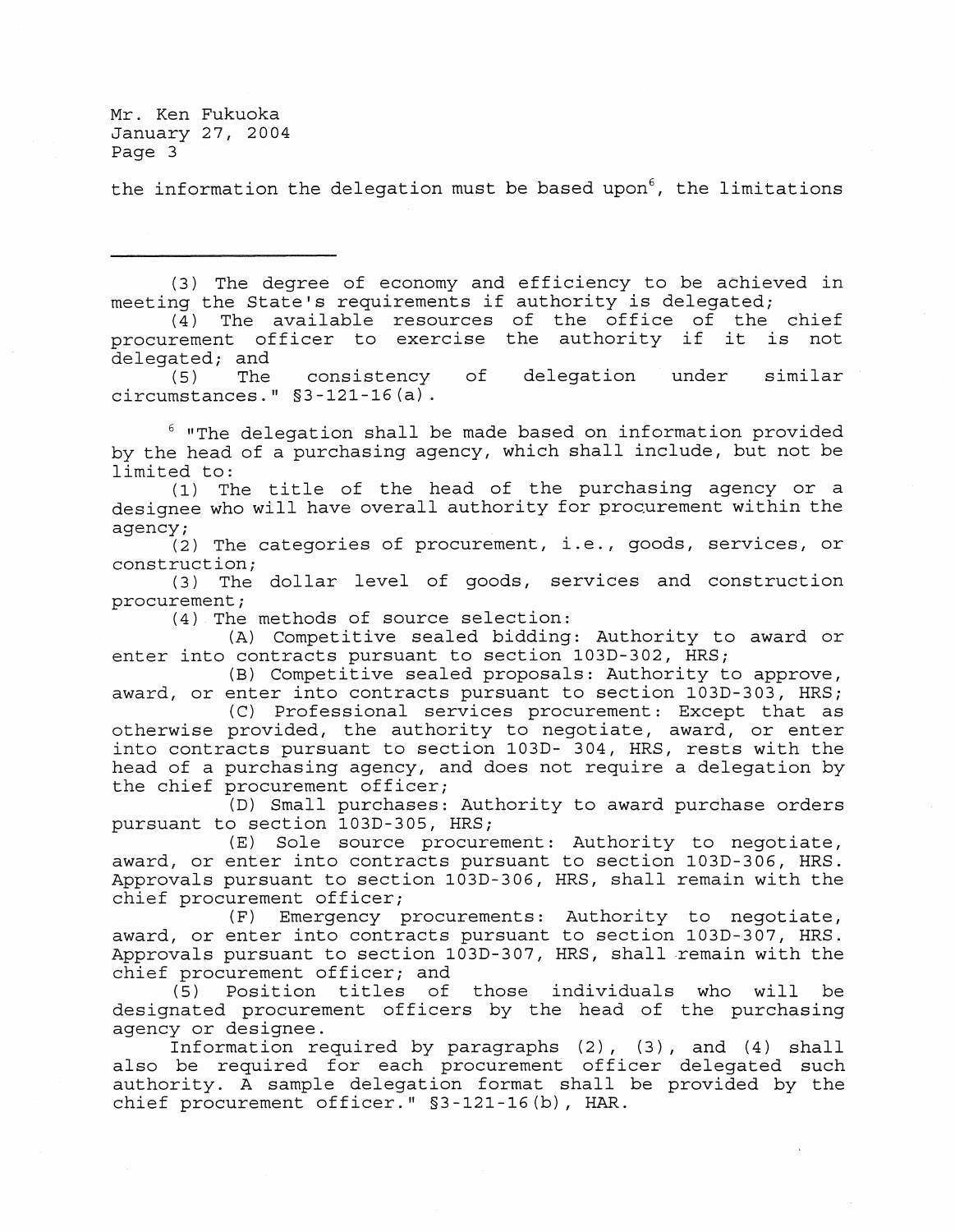of such delegation<sup>7</sup>, and the proper form of such delegation<sup>8</sup>.

Each of the possible contract administrators you have identified are arguably within the jurisdiction of the Chair in the sense that all are officers or entities within the legislative<br>branch. Therefore, the Chair may, subject to the procedures and Therefore, the Chair may, subject to the procedures and requirements of the Procurement Rules referenced above, delegate the duties of contract administration to any of the possible administrators you have identified. $9$ 

We note, however, that the exact manner and extent to which such delegation of contract administration duties occurs is a procedural and policy matter for the Chair and Council to determine. The Rules of the Council currently authorize the Chair " [t] 0 assign duties, not otherwise assigned by law or in these rules, to the County Clerk and the Director of Council Services."<sup>10</sup> The Rules of the Council do not specifically address the role of the Chair as chief procurement officer nor the assignment of contract administration duties. Therefore, the procedural and policy aspects of such delegation (in particular as it may pertain to delegation of duties to the Councilor to a Council committee)

 $7$  "Delegation of authority by the head of a purchasing agency to a procurement officer is limited by and subject to chapter 103D, HRS, and its implementing rules. Heads of purchasing agencies should familiarize themselves with those limitations."  $\S$ 3-121-<br>16(c), HAR. See also  $\S$ 3-121-17, HAR (Limits to delegation of 16 (c), HAR. *See also* §3-121-17, HAR (Limits to delegation of authority) .

 $8$  "(d) The delegation from the chief procurement officer shall be in writing and shall specify:

(1) The activity or function authorized;

(2) Any limits or restrictions on the exercise of the delegated authority;

(3) Whether the authority may be further delegated; and

(4) The duration of the delegation.

(e) The chief procurement officer shall retain in its files each delegation determination."  $§3-121-16(d)$ , (e), HAR.

 $9$  The provisions of Chapter 103D, HRS, on delegation of authority by the chief procurement officer, do not differentiate between those who have participated in review or selection<br>committees and those who have not. See also §3-5(1), Revised committees and those who have not. Charter of the County of Maui (1983), as amended (designating chair as presiding officer of the Council) .

 $10$  S4, Rules of the Council (pertaining to "Officers and Their  $Duties'$ ).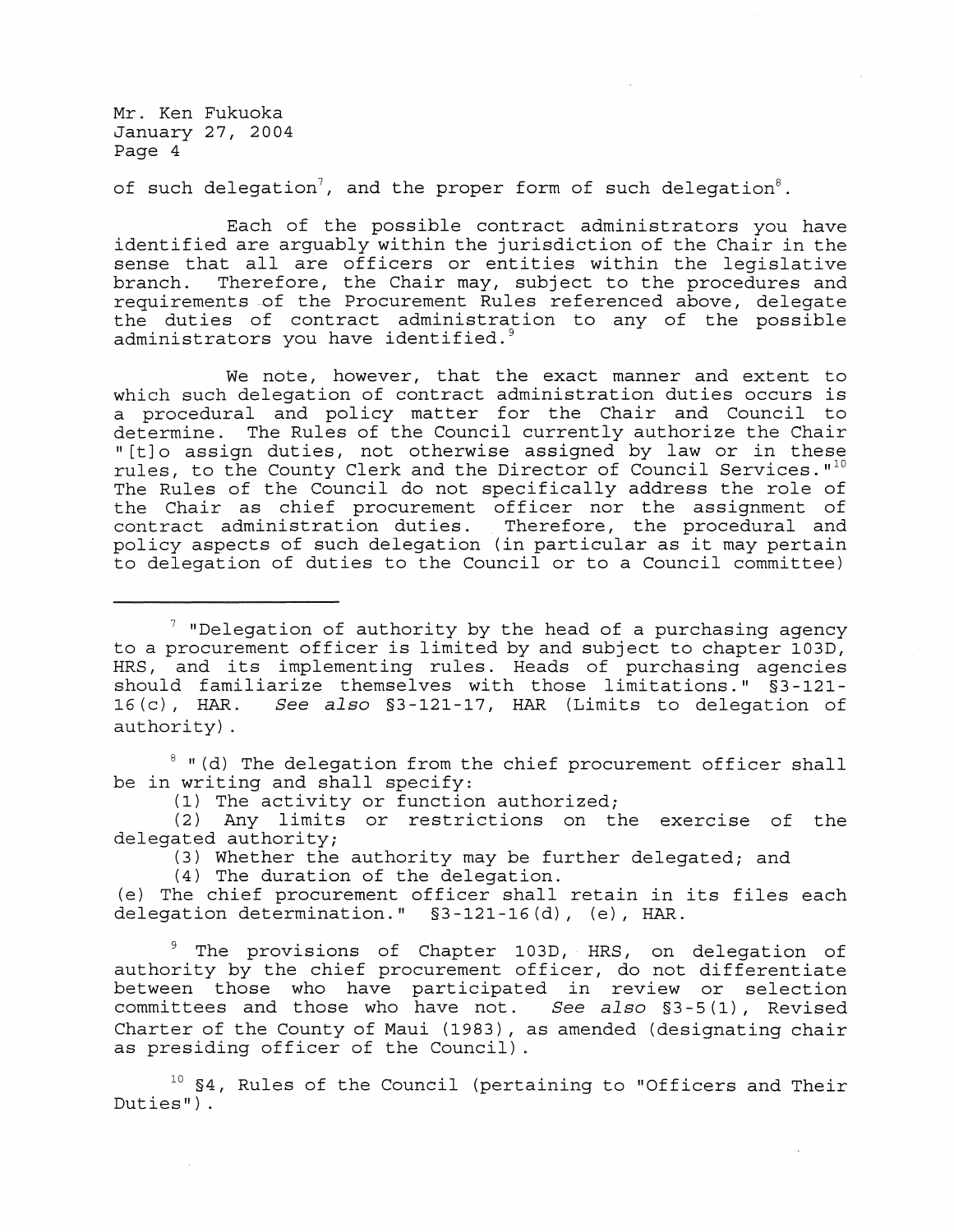are somewhat unclear. The Chair and Council may wish to consider the procedural and policy issues related to contract administration to clarify these matters.

 $2.$ administrator and, if so, who is authorized to make this designation? Is it necessary to designate the contract

Although we could find no explicit requirement that the chief procurement officer delegate contract administration duties, the Hawaii Public Procurement Code and Procurement Rules appear to assume that such duties will be delegated. The Procurement Rules define the term "contract administrator" as "the person **designated**  to manage the various facets of contracts to ensure the contractor's total performance is in accordance with the contractual commitments and obligations to the purchasing agency<br>are fulfilled."<sup>11</sup> Moreover, the State Procurement Office Public are fulfilled."<sup>11</sup> Moreover, the State Procurement Office Public<br>Procurement Manual states: "The contract administration "The contract administration responsibility should be **assigned** in writing to specific individuals or positions. $1^{12}$ 

This presumption of delegation may be based on the chief<br>t officer's duty to oversee the procurement process. To procurement officer's duty to oversee the procurement process. ensure independence of judgment and objective oversight, and to avoid situations in which the chief procurement officer oversees his or her own contract administration decisions, it would be prudent for the chief procurement officer to delegate contract administration duties rather than be involved in the day-to-day activities of contract administration.

As previously stated, only the Chair as chief procurement officer is authorized to delegate contract administration duties to a designee, subject to the requirements of the Procurement Rules.

3. May the contract administrator delegate the contract administration authority?

The contract administrator may delegate (or, more precisely sub-delegate) contract administration duties to another only if the Chair as chief procurement officer has, in writing, delegated contract administration so as to permit such further

State Procurement Office, State of Hawaii, Public Procurement Manual, No *Ke Ku 'Ai Ana ...* to purchase (1998), at 25.

 $11$  §3-122-1, HAR.